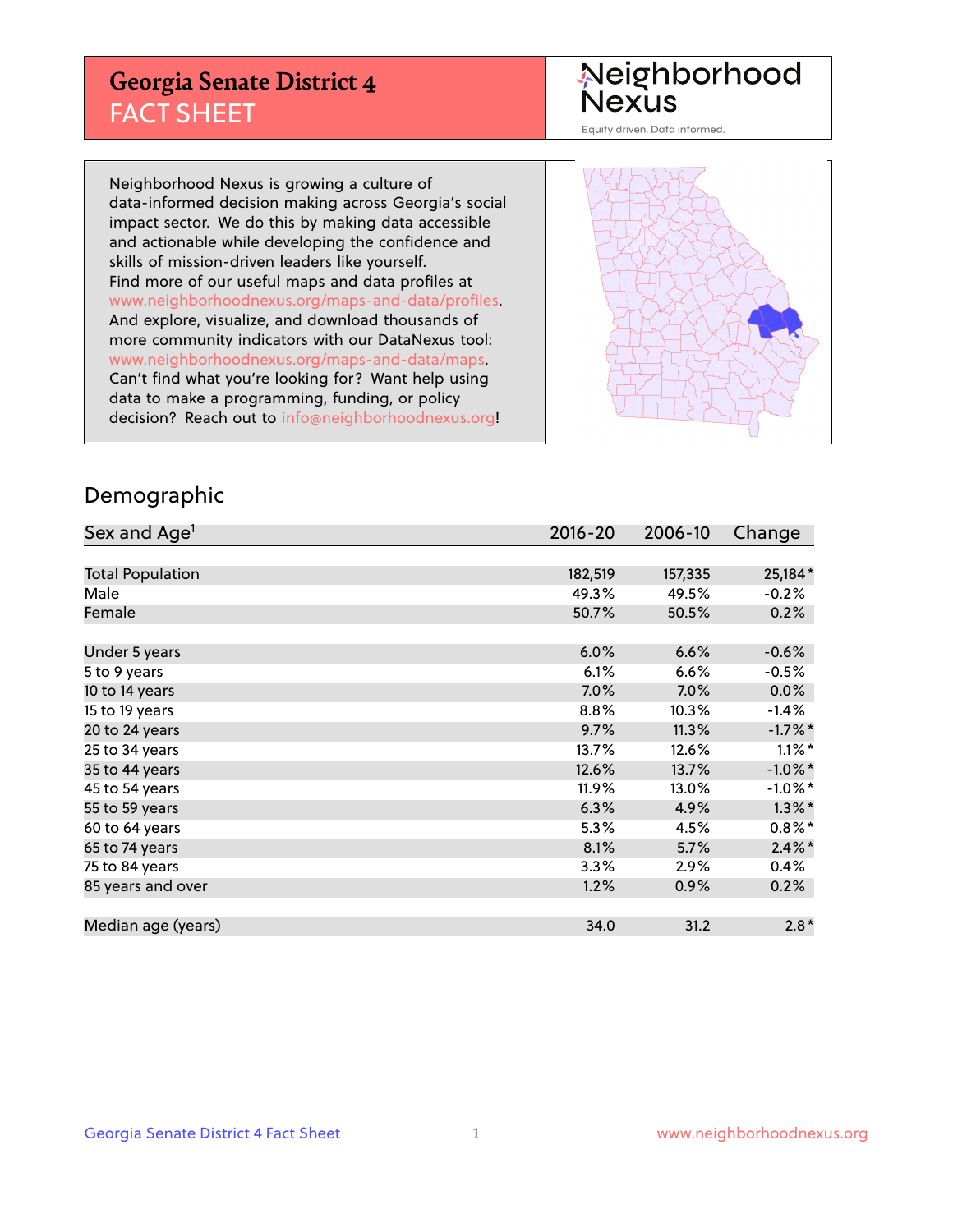## Demographic, continued...

| Race <sup>2</sup>                                            | $2016 - 20$ | 2006-10 | Change     |
|--------------------------------------------------------------|-------------|---------|------------|
| <b>Total population</b>                                      | 182,519     | 157,335 | 25,184*    |
| One race                                                     | 96.1%       | 98.6%   | $-2.5%$ *  |
| White                                                        | 69.6%       | 72.1%   | $-2.4\%$ * |
| <b>Black or African American</b>                             | 22.9%       | 22.9%   | 0.0%       |
| American Indian and Alaska Native                            | 0.2%        | 0.3%    | $-0.2%$    |
| Asian                                                        | 1.1%        | 1.3%    | $-0.2%$    |
| Native Hawaiian and Other Pacific Islander                   | 0.2%        | 0.0%    | 0.2%       |
| Some other race                                              | 2.0%        | 1.9%    | 0.1%       |
| Two or more races                                            | 3.9%        | 1.4%    | $2.5%$ *   |
| Race alone or in combination with other race(s) <sup>3</sup> | $2016 - 20$ | 2006-10 | Change     |
| Total population                                             | 182,519     | 157,335 | 25,184*    |
| White                                                        | 73.1%       | 73.1%   | $-0.1%$    |
| <b>Black or African American</b>                             | 25.0%       | 23.9%   | 1.1%       |
| American Indian and Alaska Native                            | 1.0%        | 0.6%    | 0.4%       |
| Asian                                                        | 2.0%        | 1.6%    | 0.4%       |
| Native Hawaiian and Other Pacific Islander                   | 0.3%        | 0.0%    | 0.3%       |
| Some other race                                              | 3.1%        | 2.1%    | $1.0\%$ *  |
|                                                              |             |         |            |
| Hispanic or Latino and Race <sup>4</sup>                     | $2016 - 20$ | 2006-10 | Change     |
| Total population                                             | 182,519     | 157,335 | 25,184*    |
| Hispanic or Latino (of any race)                             | 5.5%        | 4.2%    | $1.3\%$ *  |
| Not Hispanic or Latino                                       | 94.5%       | 95.8%   | $-1.3\%$ * |
| White alone                                                  | 67.0%       | 70.1%   | $-3.1\%$ * |
| Black or African American alone                              | 22.8%       | 22.6%   | 0.2%       |
| American Indian and Alaska Native alone                      | 0.1%        | 0.3%    | $-0.2%$    |
| Asian alone                                                  | 1.1%        | 1.3%    | $-0.2%$    |
| Native Hawaiian and Other Pacific Islander alone             | 0.2%        | 0.0%    | 0.2%       |
| Some other race alone                                        | 0.3%        | 0.2%    | 0.1%       |
| Two or more races                                            | 2.9%        | 1.2%    | $1.8\%$ *  |
| U.S. Citizenship Status <sup>5</sup>                         | $2016 - 20$ | 2006-10 | Change     |
|                                                              |             |         |            |
| Foreign-born population                                      | 8,626       | 5,819   | 2,807*     |
| Naturalized U.S. citizen                                     | 35.8%       | 32.9%   | 2.9%       |
| Not a U.S. citizen                                           | 64.2%       | 67.1%   | $-2.9%$    |
|                                                              |             |         |            |
| Citizen, Voting Age Population <sup>6</sup>                  | 2016-20     | 2006-10 | Change     |
| Citizen, 18 and over population                              | 135,756     | 115,181 | 20,575*    |
| Male                                                         | 48.4%       | 48.9%   | $-0.6%$    |
| Female                                                       | 51.6%       | 51.1%   | 0.6%       |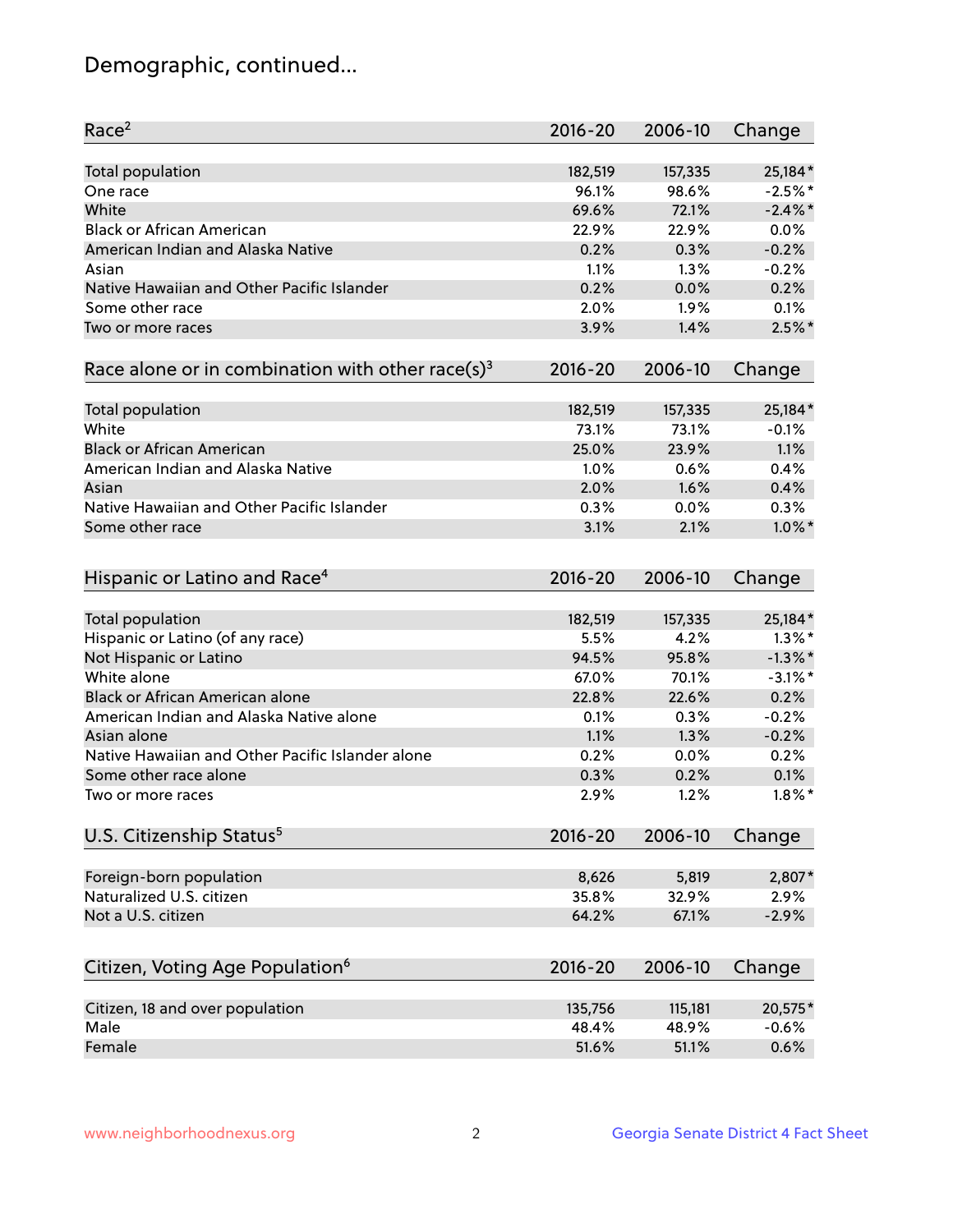#### Economic

| Income <sup>7</sup>                                 | $2016 - 20$ | 2006-10 | Change     |
|-----------------------------------------------------|-------------|---------|------------|
|                                                     |             |         |            |
| All households                                      | 66,210      | 55,881  | 10,329*    |
| Less than \$10,000                                  | 6.1%        | 11.3%   | $-5.2%$ *  |
| \$10,000 to \$14,999                                | 5.0%        | 6.0%    | $-1.1%$    |
| \$15,000 to \$24,999                                | 10.3%       | 11.3%   | $-1.0%$    |
| \$25,000 to \$34,999                                | 8.3%        | 11.5%   | $-3.2%$ *  |
| \$35,000 to \$49,999                                | 13.8%       | 14.0%   | $-0.2%$    |
| \$50,000 to \$74,999                                | 18.3%       | 18.4%   | $-0.0%$    |
| \$75,000 to \$99,999                                | 13.7%       | 12.6%   | 1.1%       |
| \$100,000 to \$149,999                              | 15.7%       | 10.8%   | 4.8%*      |
| \$150,000 to \$199,999                              | 4.8%        | 2.6%    | $2.2\%$ *  |
| \$200,000 or more                                   | 4.0%        | 1.4%    | $2.6\%$ *  |
| Median household income (dollars)                   | 57,374      | 45,459  | 11,915*    |
| Mean household income (dollars)                     | 76,609      | 56,650  | 19,959*    |
| With earnings                                       | 81.3%       | 82.7%   | $-1.4\%$ * |
| Mean earnings (dollars)                             | 74,435      | 57,460  | 16,975*    |
| <b>With Social Security</b>                         | 28.0%       | 23.3%   | 4.7%*      |
| Mean Social Security income (dollars)               | 19,140      | 15,094  | 4,046*     |
| With retirement income                              | 18.0%       | 13.7%   | 4.3%*      |
| Mean retirement income (dollars)                    | 30,747      | 19,677  | 11,070*    |
| With Supplemental Security Income                   | 4.6%        | 4.4%    | 0.2%       |
| Mean Supplemental Security Income (dollars)         | 8,082       | 8,270   | $-187$     |
| With cash public assistance income                  | 1.5%        | 0.8%    | 0.7%       |
| Mean cash public assistance income (dollars)        | 927         | 2,960   | $-2,033$   |
| With Food Stamp/SNAP benefits in the past 12 months | 11.8%       | 8.0%    | $3.7\%$ *  |
|                                                     |             |         |            |
| Families                                            | 43,525      | 38,232  | $5,293*$   |
| Less than \$10,000                                  | 3.6%        | 5.1%    | $-1.4\%$ * |
| \$10,000 to \$14,999                                | 2.2%        | 3.9%    | $-1.8\%$ * |
| \$15,000 to \$24,999                                | 7.4%        | 9.1%    | $-1.7%$    |
| \$25,000 to \$34,999                                | 7.0%        | 10.6%   | $-3.6\%$ * |
| \$35,000 to \$49,999                                | 12.0%       | 14.7%   | $-2.7\%$ * |
| \$50,000 to \$74,999                                | 20.6%       | 21.1%   | $-0.5%$    |
| \$75,000 to \$99,999                                | 15.7%       | 16.2%   | $-0.4%$    |
| \$100,000 to \$149,999                              | 20.2%       | 14.1%   | $6.1\%$ *  |
| \$150,000 to \$199,999                              | 6.5%        | 3.3%    | $3.2\%$ *  |
| \$200,000 or more                                   | 4.7%        | 1.9%    | $2.8\%$ *  |
| Median family income (dollars)                      | 71,314      | 57,886  | 13,427*    |
| Mean family income (dollars)                        | 90,096      | 67,229  | 22,867*    |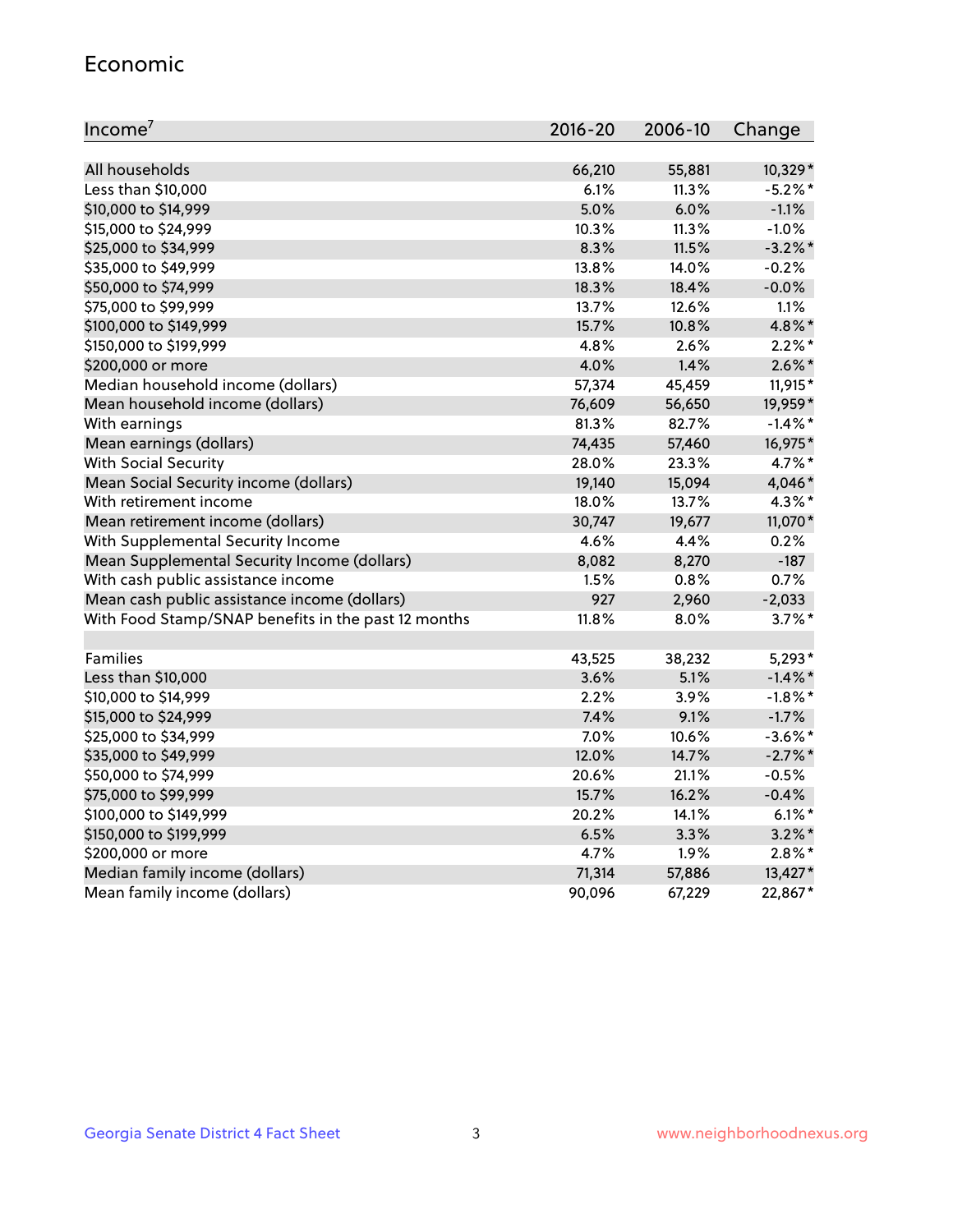## Economic, continued...

| Income, continued <sup>8</sup>                                        | $2016 - 20$ | 2006-10 | Change      |
|-----------------------------------------------------------------------|-------------|---------|-------------|
|                                                                       |             |         |             |
| Nonfamily households                                                  | 22,685      | 17,650  | 5,036*      |
| Median nonfamily income (dollars)                                     | 34,613      | 21,244  | 13,369*     |
| Mean nonfamily income (dollars)                                       | 47,274      | 31,094  | 16,180*     |
| Median earnings for workers (dollars)                                 | 31,979      | 25,415  | $6,565*$    |
| Median earnings for male full-time, year-round workers<br>(dollars)   | 50,873      | 43,416  | 7,457*      |
| Median earnings for female full-time, year-round workers<br>(dollars) | 38,529      | 32,489  | $6,039*$    |
| Per capita income (dollars)                                           | 28,854      | 20,788  | 8,065*      |
| Families and People Below Poverty Level <sup>9</sup>                  | $2016 - 20$ | 2006-10 | Change      |
|                                                                       |             |         |             |
| <b>All families</b>                                                   | 9.0%        | 11.2%   | $-2.2\%$ *  |
| With related children under 18 years                                  | 13.9%       | 15.5%   | $-1.6%$     |
| With related children under 5 years only                              | 11.4%       | 13.9%   | $-2.5%$     |
| Married couple families                                               | 3.5%        | 4.5%    | $-1.0%$     |
| With related children under 18 years                                  | 4.7%        | 5.7%    | $-1.0%$     |
| With related children under 5 years only                              | 3.6%        | 3.2%    | 0.4%        |
| Families with female householder, no husband present                  | 27.8%       | 38.0%   | $-10.1\%$ * |
| With related children under 18 years                                  | 34.6%       | 44.0%   | $-9.4\%$ *  |
| With related children under 5 years only                              | 32.6%       | 56.4%   | $-23.8%$    |
|                                                                       |             |         |             |
| All people                                                            | 14.9%       | 19.2%   | $-4.3\%$ *  |
| Under 18 years                                                        | 16.9%       | 19.7%   | $-2.8%$     |
| Related children under 18 years                                       | 16.4%       | 19.2%   | $-2.8%$     |
| Related children under 5 years                                        | 16.0%       | 20.8%   | $-4.8%$     |
| Related children 5 to 17 years                                        | 16.6%       | 18.6%   | $-2.0%$     |
| 18 years and over                                                     | 14.3%       | 19.0%   | $-4.8\%$ *  |
| 18 to 64 years                                                        | 15.1%       | 19.9%   | $-4.9%$ *   |
| 65 years and over                                                     | 10.3%       | 12.9%   | $-2.6%$     |
| People in families                                                    | 9.9%        | 12.4%   | $-2.6\%$ *  |
| Unrelated individuals 15 years and over                               | 34.8%       | 47.8%   | $-13.1\%$ * |
|                                                                       |             |         |             |
| Non-Hispanic white people                                             | 11.3%       | 14.5%   | $-3.2\%$ *  |
| Black or African-American people                                      | 22.7%       | 30.9%   | $-8.1\%$ *  |
| Asian people                                                          | 12.6%       | 26.4%   | $-13.8%$    |
| Hispanic or Latino people                                             | 27.6%       | 29.0%   | $-1.4%$     |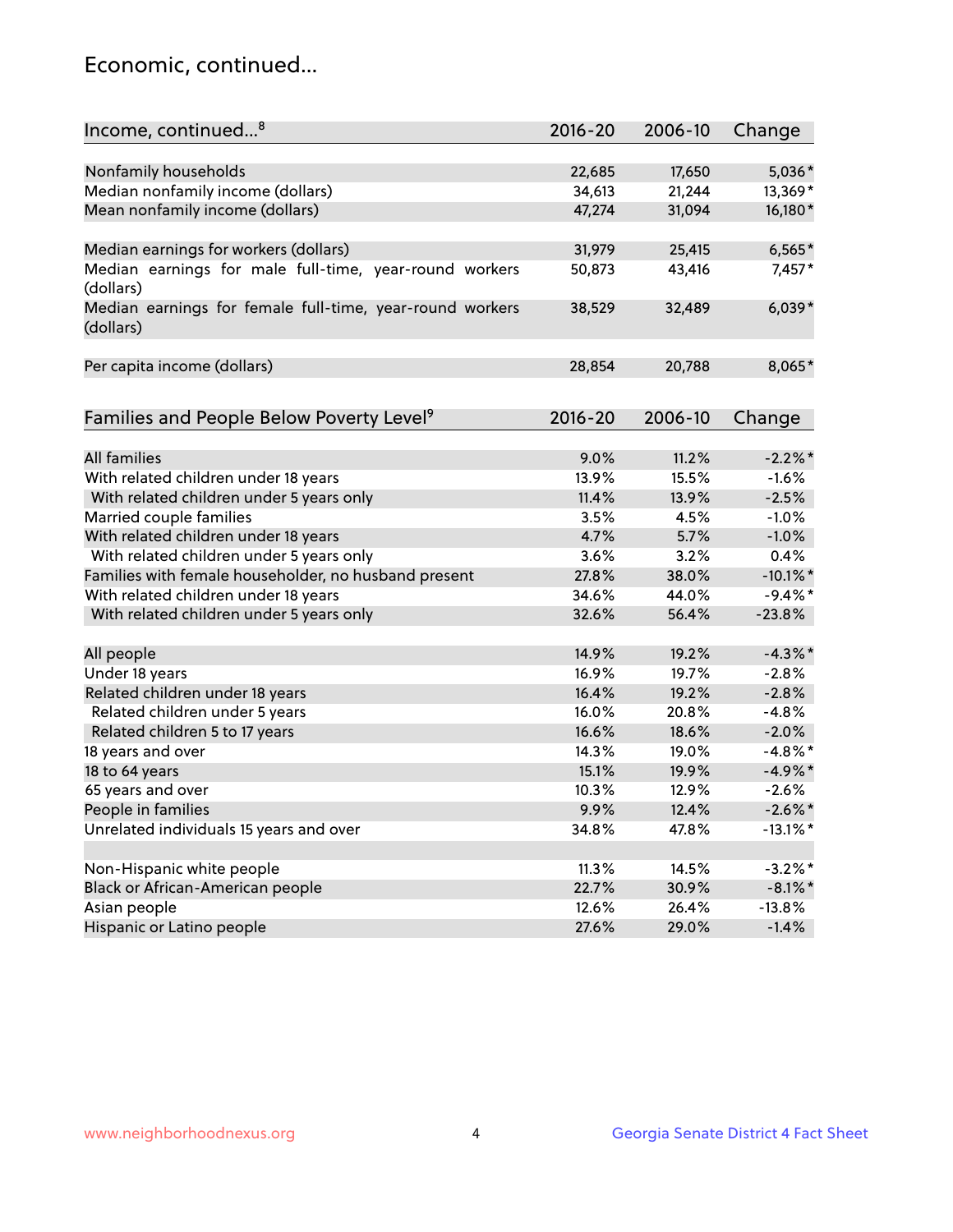## Employment

| Employment Status <sup>10</sup>                                             | $2016 - 20$ | 2006-10 | Change    |
|-----------------------------------------------------------------------------|-------------|---------|-----------|
|                                                                             |             |         |           |
| Population 16 years and over                                                | 144,912     | 123,301 | $21,611*$ |
| In labor force                                                              | 63.4%       | 62.9%   | 0.5%      |
| Civilian labor force                                                        | 62.8%       | 62.2%   | 0.6%      |
| Employed                                                                    | 58.1%       | 57.4%   | 0.8%      |
| Unemployed                                                                  | 4.7%        | 4.9%    | $-0.2%$   |
| <b>Armed Forces</b>                                                         | 0.6%        | 0.6%    | $-0.0%$   |
| Not in labor force                                                          | 36.6%       | 37.1%   | $-0.5%$   |
| Civilian labor force                                                        | 91,027      | 76,751  | 14,277*   |
| <b>Unemployment Rate</b>                                                    | 7.5%        | 7.8%    | $-0.4%$   |
|                                                                             |             |         |           |
| Females 16 years and over                                                   | 74,769      | 62,523  | 12,246*   |
| In labor force                                                              | 57.3%       | 56.7%   | 0.6%      |
| Civilian labor force                                                        | 57.2%       | 56.6%   | 0.6%      |
| Employed                                                                    | 52.7%       | 52.2%   | 0.5%      |
|                                                                             |             |         |           |
| Own children of the householder under 6 years                               | 12,289      | 11,763  | 526       |
| All parents in family in labor force                                        | 63.9%       | 67.8%   | $-3.9%$   |
|                                                                             |             |         |           |
| Own children of the householder 6 to 17 years                               | 26,586      | 24,225  | $2,361*$  |
| All parents in family in labor force                                        | 75.4%       | 71.4%   | 3.9%      |
|                                                                             |             |         |           |
| Industry <sup>11</sup>                                                      | $2016 - 20$ | 2006-10 | Change    |
|                                                                             |             |         |           |
| Civilian employed population 16 years and over                              | 84,236      | 70,727  | 13,509*   |
| Agriculture, forestry, fishing and hunting, and mining                      | 2.1%        | 1.9%    | 0.3%      |
| Construction                                                                | 7.3%        | 9.8%    | $-2.5%$ * |
| Manufacturing                                                               | 13.8%       | 13.4%   | 0.5%      |
| Wholesale trade                                                             | 2.6%        | 2.9%    | $-0.3%$   |
| Retail trade                                                                | 11.3%       | 11.3%   | 0.0%      |
| Transportation and warehousing, and utilities                               | 8.0%        | 7.0%    | 1.0%      |
| Information                                                                 | 1.0%        | 1.0%    | $-0.0%$   |
| Finance and insurance, and real estate and rental and leasing               | 4.8%        | 4.8%    | $-0.0%$   |
| Professional, scientific, and management, and administrative                | 6.8%        | 6.8%    | $-0.0%$   |
| and waste management services                                               |             |         |           |
| Educational services, and health care and social assistance                 | 22.0%       | 22.7%   | $-0.6%$   |
| Arts, entertainment, and recreation, and accommodation and<br>food services | 9.8%        | 8.7%    | 1.1%      |
| Other services, except public administration                                | 4.7%        | 4.9%    | $-0.1%$   |
| Public administration                                                       | 5.8%        | 4.8%    | 0.9%      |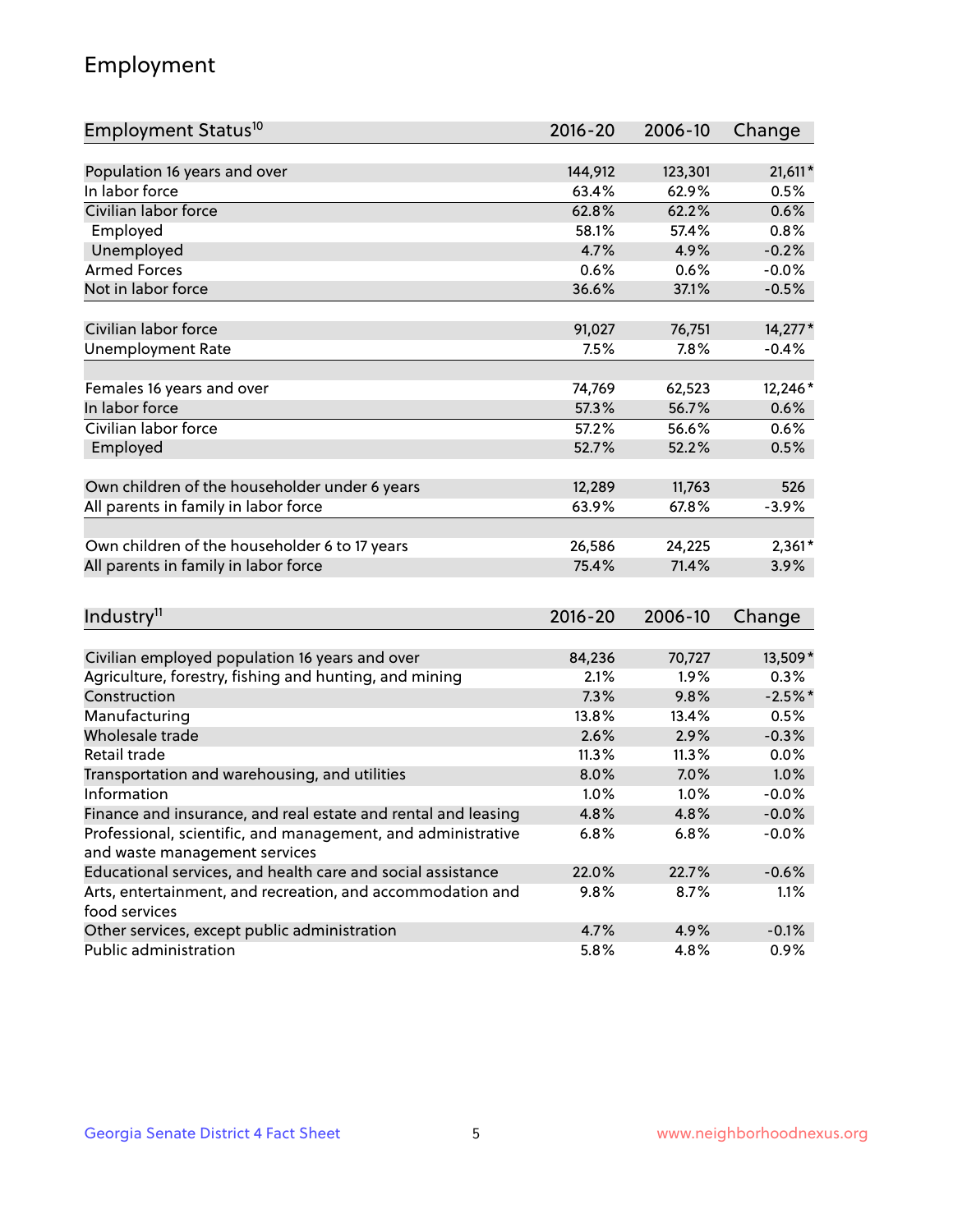## Employment, continued...

| Occupation <sup>12</sup>                                                    | $2016 - 20$ | 2006-10 | Change    |
|-----------------------------------------------------------------------------|-------------|---------|-----------|
| Civilian employed population 16 years and over                              | 84,236      | 70,727  | 13,509*   |
| Management, business, science, and arts occupations                         | 33.4%       | 29.6%   | $3.8\%$ * |
| Service occupations                                                         | 16.3%       | 16.6%   | $-0.3%$   |
| Sales and office occupations                                                | 20.0%       | 24.5%   | $-4.5%$ * |
|                                                                             |             |         |           |
| Natural<br>and<br>resources,<br>construction,<br>maintenance<br>occupations | 12.8%       | 13.3%   | $-0.4%$   |
| Production, transportation, and material moving occupations                 | 17.4%       | 16.0%   | $1.4\%$ * |
| Class of Worker <sup>13</sup>                                               | 2016-20     | 2006-10 | Change    |
|                                                                             |             |         |           |
| Civilian employed population 16 years and over                              | 84,236      | 70,727  | 13,509*   |
| Private wage and salary workers                                             | 76.2%       | 73.9%   | 2.3%      |
| Government workers                                                          | 18.2%       | 19.8%   | $-1.6%$   |
| Self-employed in own not incorporated business workers                      | 5.3%        | 6.1%    | $-0.8%$   |
| Unpaid family workers                                                       | 0.2%        | 0.2%    | 0.0%      |
| Job Flows <sup>14</sup>                                                     | 2019        | 2010    | Change    |
|                                                                             |             |         |           |
| Total Jobs in district                                                      | 57,705      | 44,261  | 13,444    |
| Held by residents of district                                               | 50.9%       | 54.6%   | $-3.7%$   |
| Held by non-residents of district                                           | 49.1%       | 45.4%   | 3.7%      |
| Jobs by Industry Sector <sup>15</sup>                                       | 2019        | 2010    | Change    |
|                                                                             |             |         |           |
| Total Jobs in district                                                      | 57,705      | 44,261  | 13,444    |
| Goods Producing sectors                                                     | 17.0%       | 18.3%   | $-1.3%$   |
| Trade, Transportation, and Utilities sectors                                | 22.5%       | 22.4%   | 0.1%      |
| All Other Services sectors                                                  | 60.5%       | 59.3%   | 1.2%      |
|                                                                             |             |         |           |
| Total Jobs in district held by district residents                           | 29,354      | 24,157  | 5,197     |
| <b>Goods Producing sectors</b>                                              | 18.4%       | 18.5%   | $-0.2%$   |
| Trade, Transportation, and Utilities sectors                                | 17.0%       | 16.0%   | 1.0%      |
| All Other Services sectors                                                  | 64.6%       | 65.5%   | $-0.8%$   |
|                                                                             |             |         |           |
| Jobs by Earnings <sup>16</sup>                                              | 2019        | 2010    | Change    |
|                                                                             |             |         |           |
| Total Jobs in district                                                      | 57,705      | 44,261  | 13,444    |
| Jobs with earnings \$1250/month or less                                     | 30.3%       | 33.4%   | $-3.1%$   |
| Jobs with earnings \$1251/month to \$3333/month                             | 37.5%       | 41.9%   | $-4.3%$   |
| Jobs with earnings greater than \$3333/month                                | 32.2%       | 24.7%   | 7.5%      |
|                                                                             |             |         |           |
| Total Jobs in district held by district residents                           | 29,354      | 24,157  | 5,197     |
| Jobs with earnings \$1250/month or less                                     | 27.0%       | 30.9%   | $-3.8%$   |
| Jobs with earnings \$1251/month to \$3333/month                             | 38.3%       | 42.0%   | $-3.7%$   |
| Jobs with earnings greater than \$3333/month                                | 34.7%       | 27.2%   | 7.5%      |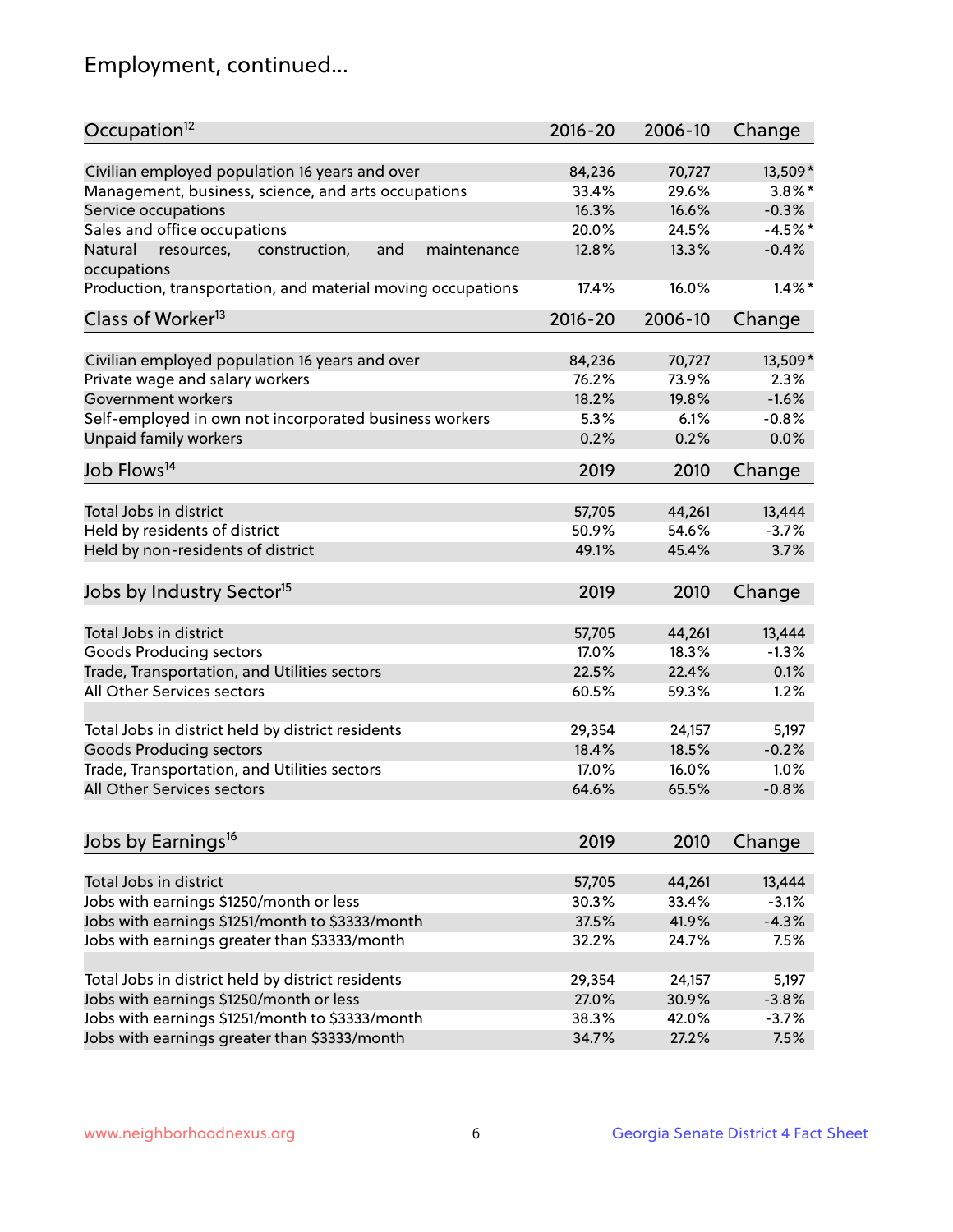## Employment, continued...

| 2019   | 2010   | Change  |
|--------|--------|---------|
|        |        |         |
| 57,705 | 44,261 | 13,444  |
| 29.2%  | 28.4%  | 0.8%    |
| 50.7%  | 54.9%  | $-4.3%$ |
| 20.2%  | 16.7%  | 3.5%    |
|        |        |         |
| 29,354 | 24,157 | 5,197   |
| 26.0%  | 24.7%  | 1.3%    |
| 52.2%  | 57.0%  | $-4.8%$ |
| 21.8%  | 18.3%  | 3.5%    |
|        |        |         |

#### Education

| School Enrollment <sup>18</sup>                | $2016 - 20$ | 2006-10 | Change     |
|------------------------------------------------|-------------|---------|------------|
|                                                |             |         |            |
| Population 3 years and over enrolled in school | 55,399      | 53,185  | 2,214      |
| Nursery school, preschool                      | 4.4%        | 5.7%    | $-1.3\%$ * |
| Kindergarten                                   | 4.9%        | 4.4%    | 0.5%       |
| Elementary school (grades 1-8)                 | 34.3%       | 31.9%   | $2.5%$ *   |
| High school (grades 9-12)                      | 17.1%       | 16.6%   | 0.5%       |
| College or graduate school                     | 39.2%       | 41.4%   | $-2.2%$    |
| Educational Attainment <sup>19</sup>           | $2016 - 20$ | 2006-10 | Change     |
|                                                |             |         |            |
| Population 25 years and over                   | 113,761     | 91,412  | 22,348*    |
| Less than 9th grade                            | 3.5%        | 5.3%    | $-1.9%$    |
| 9th to 12th grade, no diploma                  | 9.0%        | 10.4%   | $-1.5%$    |
| High school graduate (includes equivalency)    | 32.1%       | 36.6%   | $-4.4\%$ * |
| Some college, no degree                        | 21.5%       | 21.4%   | 0.1%       |
| Associate's degree                             | 8.9%        | 5.9%    | $2.9\%$ *  |
| Bachelor's degree                              | 16.0%       | 12.6%   | $3.4\%$ *  |
| Graduate or professional degree                | $9.1\%$     | $7.8\%$ | $1.3\%$    |
|                                                |             |         |            |
| Percent high school graduate or higher         | 87.6%       | 84.3%   | $3.3\%$ *  |
| Percent bachelor's degree or higher            | 25.2%       | 20.4%   | $4.8\%$ *  |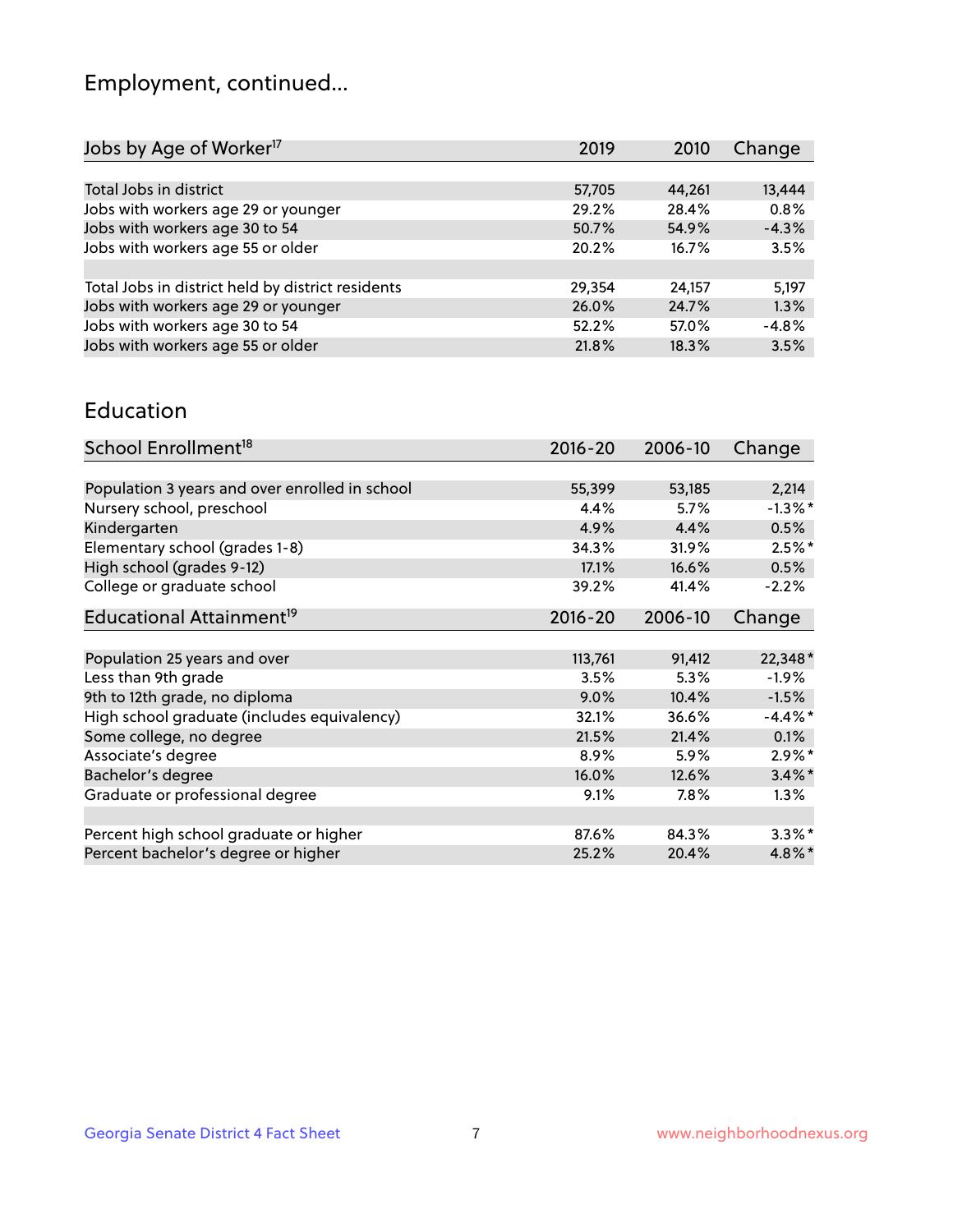## Housing

| Households by Type <sup>20</sup>                     | 2016-20      | 2006-10      | Change          |
|------------------------------------------------------|--------------|--------------|-----------------|
|                                                      |              |              |                 |
| <b>Total households</b>                              | 66,210       | 55,881       | 10,329*         |
| Family households (families)                         | 65.7%        | 68.4%        | $-2.7%$ *       |
| With own children under 18 years                     | 28.3%        | 33.1%        | $-4.8\%$ *      |
| Married-couple family                                | 47.6%        | 51.1%        | $-3.5%$ *       |
| With own children of the householder under 18 years  | 18.3%        | 23.2%        | $-4.9%$ *       |
| Male householder, no wife present, family            | 4.9%         | 4.1%         | 0.7%            |
| With own children of the householder under 18 years  | 2.3%         | 2.1%         | 0.1%            |
| Female householder, no husband present, family       | 13.3%        | 13.2%        | 0.1%            |
| With own children of the householder under 18 years  | 7.7%         | 7.8%         | $-0.0%$         |
| Nonfamily households                                 | 34.3%        | 31.6%        | $2.7\%$ *       |
| Householder living alone                             | 26.5%        | 23.4%        | $3.1\%$ *       |
| 65 years and over                                    | 9.3%         | 6.3%         | $2.9\%*$        |
|                                                      |              |              |                 |
| Households with one or more people under 18 years    | 31.8%        | 36.9%        | $-5.0\%$ *      |
| Households with one or more people 65 years and over | 25.1%        | 18.8%        | $6.2\%$ *       |
| Average household size                               | 2.61         | 2.70         | $-0.09*$        |
| Average family size                                  | 3.16         | 3.19         | $-0.03$         |
|                                                      |              |              |                 |
| Housing Occupancy <sup>21</sup>                      | $2016 - 20$  | 2006-10      | Change          |
|                                                      |              |              |                 |
| Total housing units                                  | 73,385       | 63,667       | $9,718*$        |
| Occupied housing units                               | 90.2%        | 87.8%        | $2.5\%$ *       |
| Vacant housing units                                 | 9.8%         | 12.2%        | $-2.5%$ *       |
| Homeowner vacancy rate                               | 1.0          | 2.9          | $-1.9*$         |
| Rental vacancy rate                                  | 5.6          | 8.8          | $-3.2*$         |
|                                                      |              |              |                 |
| Units in Structure <sup>22</sup>                     | $2016 - 20$  | 2006-10      | Change          |
| Total housing units                                  | 73,385       | 63,667       | $9,718*$        |
| 1-unit, detached                                     | 62.3%        | 60.5%        | $1.8\%$ *       |
| 1-unit, attached                                     | 2.4%         | $1.5\%$      | 0.8%            |
| 2 units                                              | 3.4%         | 3.3%         | 0.1%            |
| 3 or 4 units                                         | 3.7%         | 3.0%         | 0.7%            |
| 5 to 9 units                                         | 3.0%         | 3.5%         | $-0.5%$         |
| 10 to 19 units                                       |              |              |                 |
| 20 or more units                                     | 3.4%<br>2.8% | 4.3%<br>1.6% | $-0.9%$<br>1.2% |
| Mobile home                                          | 18.9%        | 22.3%        | $-3.4\%$ *      |
| Boat, RV, van, etc.                                  | 0.2%         | 0.0%         | 0.2%            |
|                                                      |              |              |                 |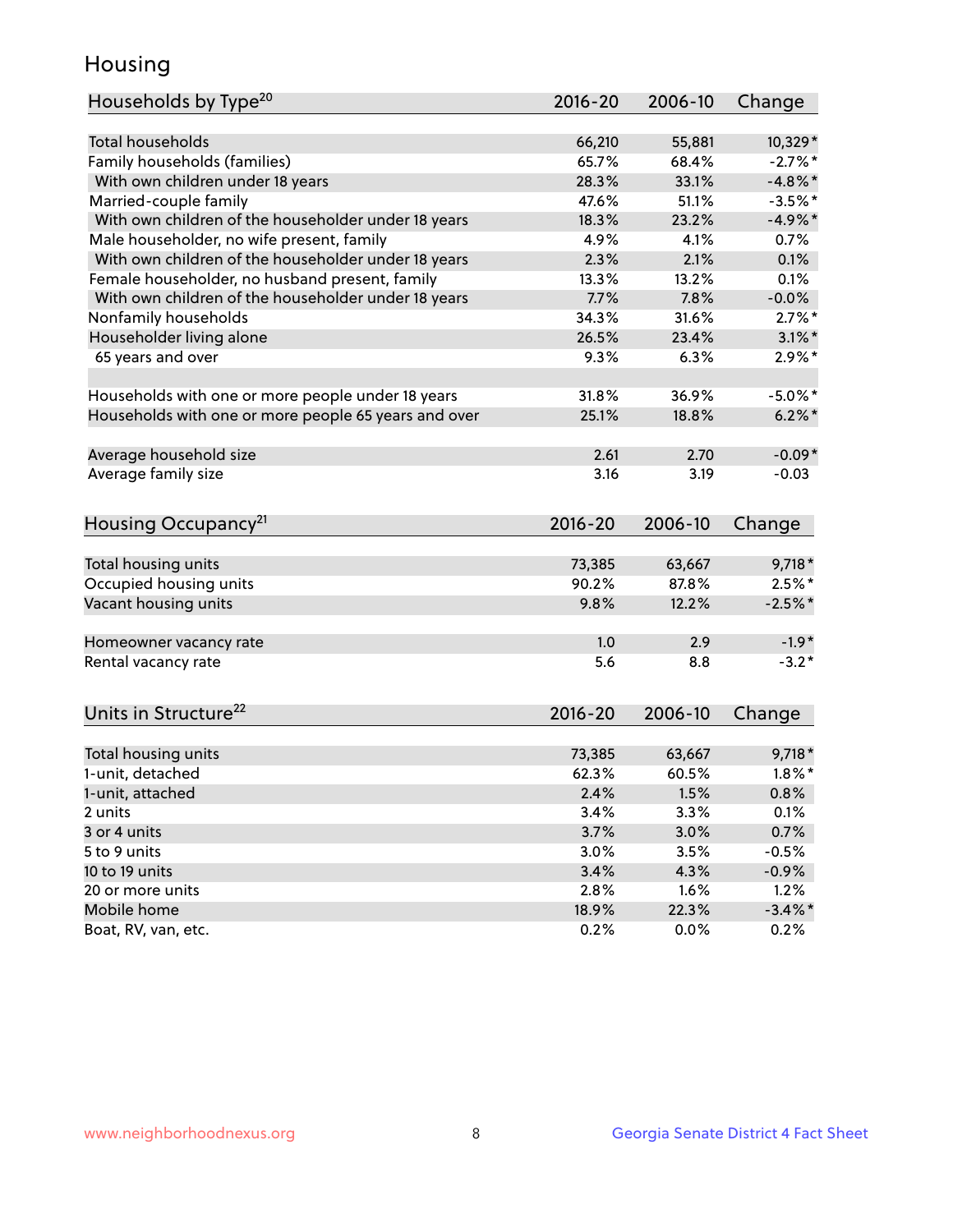## Housing, Continued...

| Year Structure Built <sup>23</sup>               | 2016-20        | 2006-10        | Change               |
|--------------------------------------------------|----------------|----------------|----------------------|
| Total housing units                              | 73,385         | 63,667         | $9,718*$             |
| Built 2014 or later                              | 7.2%           | (X)            | (X)                  |
| Built 2010 to 2013                               | 5.6%           | (X)            | (X)                  |
| Built 2000 to 2009                               | 26.8%          | 26.2%          | 0.7%                 |
| Built 1990 to 1999                               | 21.8%          | 26.2%          | $-4.4\%$ *           |
| Built 1980 to 1989                               | 12.4%          | 15.8%          | $-3.4\%$ *           |
| Built 1970 to 1979                               | 10.3%          | 11.1%          | $-0.8%$              |
| Built 1960 to 1969                               | 6.9%           | 7.4%           | $-0.5%$              |
| Built 1950 to 1959                               | 3.7%           | 4.8%           | $-1.1\%$ *           |
| Built 1940 to 1949                               | 1.9%           | 2.4%           | $-0.5%$              |
| Built 1939 or earlier                            | 3.5%           | 6.2%           | $-2.8\%$ *           |
|                                                  |                |                |                      |
| Housing Tenure <sup>24</sup>                     | $2016 - 20$    | 2006-10        | Change               |
| Occupied housing units                           | 66,210         | 55,881         | 10,329*              |
| Owner-occupied                                   | 63.4%          | 65.4%          | $-2.1\%$ *           |
| Renter-occupied                                  | 36.6%          | 34.6%          | 2.1%                 |
| Average household size of owner-occupied unit    | 2.69           | 2.75           | $-0.05*$             |
| Average household size of renter-occupied unit   | 2.47           | 2.60           | $-0.13*$             |
| Residence 1 Year Ago <sup>25</sup>               | $2016 - 20$    | 2006-10        | Change               |
| Population 1 year and over                       | 180,222        | 155,083        | 25,138*              |
| Same house                                       | 81.8%          | 80.2%          | $1.6\%$ *            |
| Different house in the U.S.                      | 18.0%          | 19.6%          | $-1.6%$              |
| Same county                                      | 8.5%           | 9.4%           | $-0.8%$              |
| Different county                                 | 9.5%           | 10.2%          | $-0.8%$              |
| Same state                                       | 7.3%           | 8.2%           | $-0.9%$              |
| Different state                                  | 2.2%           | 2.0%           | 0.2%                 |
| Abroad                                           | 0.2%           | 0.2%           | $-0.0%$              |
| Value of Housing Unit <sup>26</sup>              | $2016 - 20$    | 2006-10        | Change               |
|                                                  |                |                |                      |
| Owner-occupied units                             | 41,952         | 36,565         | 5,387*               |
| Less than \$50,000                               | 9.7%           | 13.2%          | $-3.5%$              |
| \$50,000 to \$99,999                             | 15.7%          | 17.4%<br>21.5% | $-1.6%$              |
| \$100,000 to \$149,999                           | 19.4%<br>18.7% |                | $-2.1%$              |
| \$150,000 to \$199,999<br>\$200,000 to \$299,999 | 24.7%          | 20.9%<br>17.1% | $-2.1%$<br>$7.6\%$ * |
| \$300,000 to \$499,999                           | 9.8%           | 7.6%           | 2.2%                 |
| \$500,000 to \$999,999                           | 1.7%           | 1.7%           | $-0.0%$              |
| \$1,000,000 or more                              | 0.3%           | 0.6%           | $-0.3%$              |
| Median (dollars)                                 | 162,017        | 145,181        | 16,836*              |
| Mortgage Status <sup>27</sup>                    | $2016 - 20$    | 2006-10        | Change               |
|                                                  |                |                |                      |
| Owner-occupied units                             | 41,952         | 36,565         | 5,387*               |
| Housing units with a mortgage                    | 60.5%          | 68.5%          | $-8.0\%$ *           |
| Housing units without a mortgage                 | 39.5%          | 31.5%          | $8.0\%$ *            |

Georgia Senate District 4 Fact Sheet 9 9 Www.neighborhoodnexus.org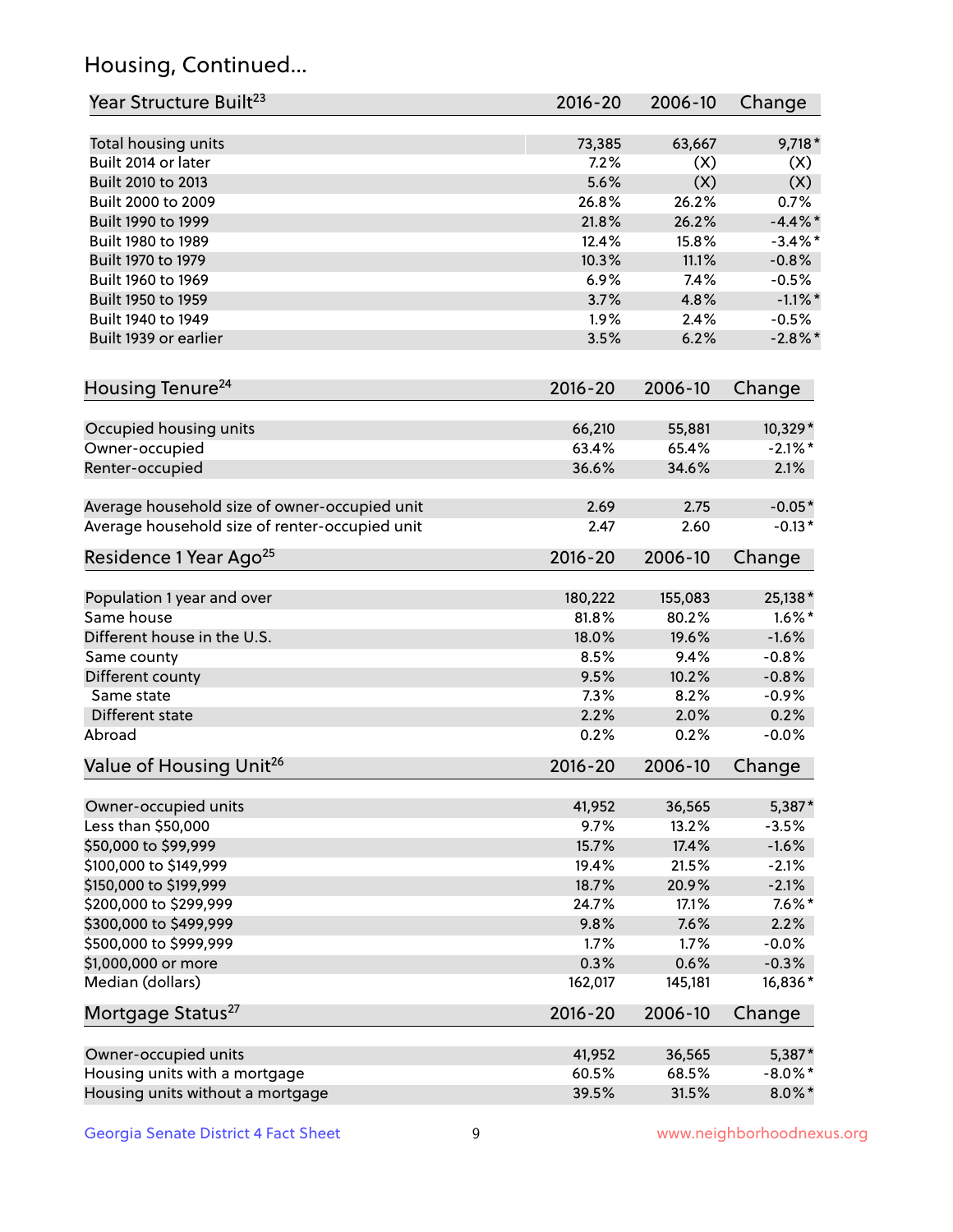## Housing, Continued...

| Selected Monthly Owner Costs <sup>28</sup>                                            | 2016-20     | 2006-10 | Change     |
|---------------------------------------------------------------------------------------|-------------|---------|------------|
| Housing units with a mortgage                                                         | 25,399      | 25,046  | 353        |
| Less than \$300                                                                       | 0.1%        | 0.2%    | $-0.1%$    |
| \$300 to \$499                                                                        | 1.1%        | 2.5%    | $-1.5%$    |
| \$500 to \$999                                                                        | 21.4%       | 29.1%   | $-7.8\%$ * |
| \$1,000 to \$1,499                                                                    | 37.5%       | 36.6%   | 0.9%       |
| \$1,500 to \$1,999                                                                    | 24.3%       | 19.8%   | 4.5%*      |
| \$2,000 to \$2,999                                                                    | 13.6%       | 9.5%    | $4.1\%$ *  |
| \$3,000 or more                                                                       | 2.1%        | 2.2%    | $-0.1%$    |
| Median (dollars)                                                                      | 1,359       | 1,239   | $121*$     |
| Housing units without a mortgage                                                      | 16,553      | 11,519  | $5,034*$   |
| Less than \$150                                                                       | 2.9%        | 5.1%    | $-2.2%$    |
| \$150 to \$249                                                                        | 13.4%       | 21.2%   | $-7.8\%$ * |
| \$250 to \$349                                                                        | 21.8%       | 31.3%   | $-9.5%$ *  |
| \$350 to \$499                                                                        | 31.9%       | 27.4%   | 4.5%       |
| \$500 to \$699                                                                        | 21.3%       | 10.9%   | 10.4%*     |
| \$700 or more                                                                         | 8.9%        | 4.2%    | 4.7%       |
| Median (dollars)                                                                      | 398         | 325     | $73*$      |
| Selected Monthly Owner Costs as a Percentage of<br>Household Income <sup>29</sup>     | $2016 - 20$ | 2006-10 | Change     |
| Housing units with a mortgage (excluding units where<br>SMOCAPI cannot be computed)   | 25,358      | 24,981  | 377        |
| Less than 20.0 percent                                                                | 51.1%       | 39.3%   | $11.8\%$ * |
| 20.0 to 24.9 percent                                                                  | 15.0%       | 16.5%   | $-1.6%$    |
| 25.0 to 29.9 percent                                                                  | 10.3%       | 12.2%   | $-1.9%$    |
| 30.0 to 34.9 percent                                                                  | 4.6%        | 8.3%    | $-3.7\%$ * |
| 35.0 percent or more                                                                  | 19.0%       | 23.7%   | $-4.7%$ *  |
| Not computed                                                                          | 41          | 65      | $-23$      |
| Housing unit without a mortgage (excluding units where<br>SMOCAPI cannot be computed) | 16,245      | 11,436  | 4,809*     |
| Less than 10.0 percent                                                                | 52.5%       | 44.6%   | 8.0%       |
| 10.0 to 14.9 percent                                                                  | 17.3%       | 22.0%   | $-4.7%$ *  |
| 15.0 to 19.9 percent                                                                  | 10.1%       | 11.8%   | $-1.7%$    |
| 20.0 to 24.9 percent                                                                  | 6.1%        | 5.9%    | 0.2%       |
| 25.0 to 29.9 percent                                                                  | 3.4%        | 3.7%    | $-0.2%$    |
| 30.0 to 34.9 percent                                                                  | 2.1%        | 2.9%    | $-0.9%$    |
| 35.0 percent or more                                                                  | 8.4%        | 9.1%    | $-0.6%$    |
| Not computed                                                                          | 308         | 83      | 225        |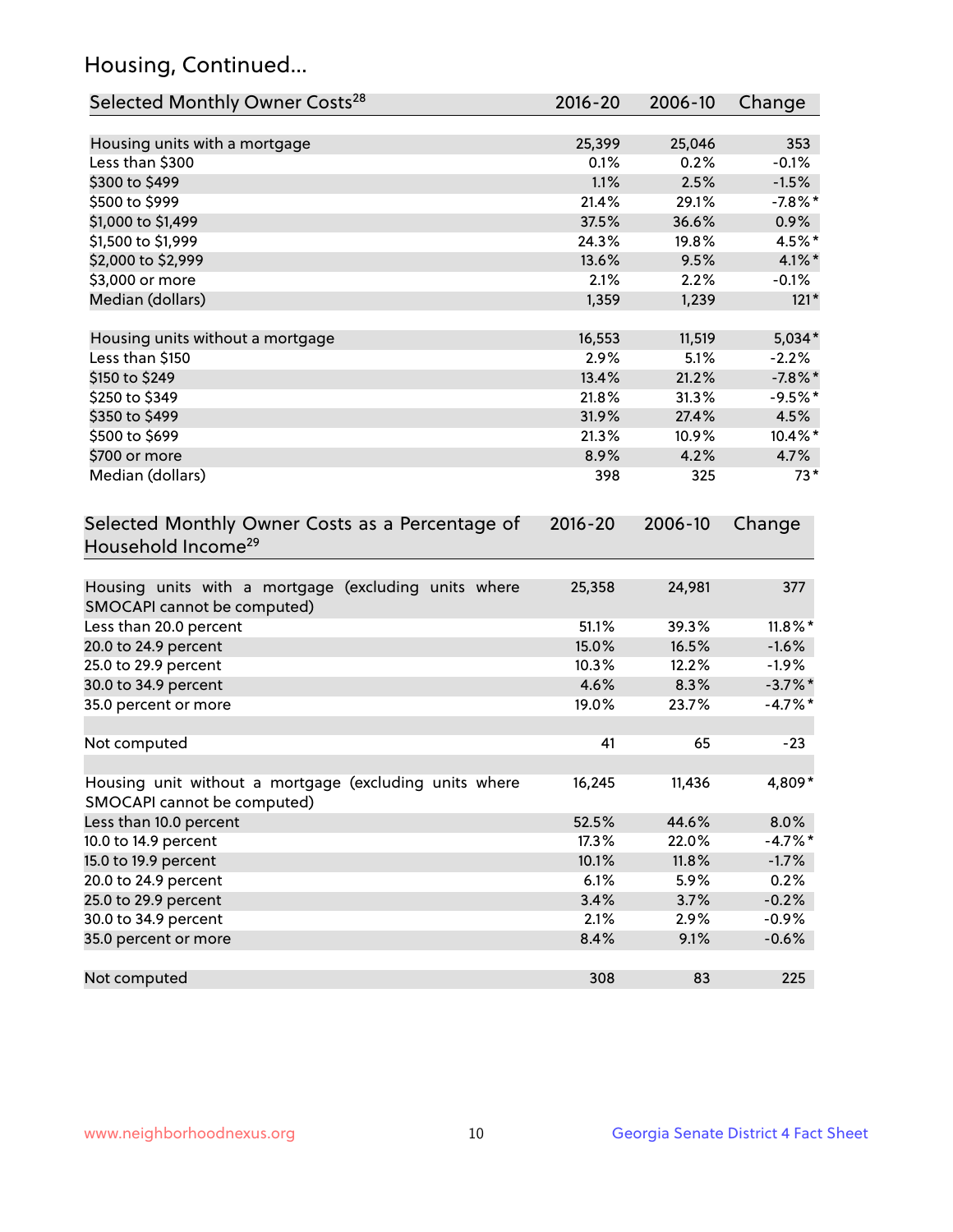### Housing, Continued...

| Gross Rent <sup>30</sup>                                     | 2016-20     | 2006-10 | Change     |
|--------------------------------------------------------------|-------------|---------|------------|
|                                                              |             |         |            |
| Occupied units paying rent                                   | 22,391      | 17,840  | $4,551*$   |
| Less than \$200                                              | 0.4%        | $1.1\%$ | $-0.7%$    |
| \$200 to \$499                                               | 9.6%        | 23.1%   | $-13.5%$ * |
| \$500 to \$749                                               | 26.7%       | 33.2%   | $-6.5%$    |
| \$750 to \$999                                               | 25.0%       | 19.5%   | 5.6%       |
| \$1,000 to \$1,499                                           | 28.8%       | 18.8%   | $10.0\%$ * |
| \$1,500 to \$1,999                                           | 8.3%        | 4.0%    | 4.4%       |
| \$2,000 or more                                              | $1.1\%$     | 0.3%    | 0.8%       |
| Median (dollars)                                             | 872         | 704     | $168*$     |
|                                                              |             |         |            |
| No rent paid                                                 | 1,867       | 1,476   | 391        |
|                                                              |             |         |            |
| Gross Rent as a Percentage of Household Income <sup>31</sup> | $2016 - 20$ | 2006-10 | Change     |

| Occupied units paying rent (excluding units where GRAPI<br>cannot be computed) | 22,000 | 17,350  | 4,650*      |
|--------------------------------------------------------------------------------|--------|---------|-------------|
| Less than 15.0 percent                                                         | 17.2%  | 15.8%   | 1.4%        |
| 15.0 to 19.9 percent                                                           | 14.3%  | 13.7%   | 0.6%        |
| 20.0 to 24.9 percent                                                           | 14.7%  | $8.9\%$ | $5.8\%$ *   |
| 25.0 to 29.9 percent                                                           | 9.8%   | 9.2%    | 0.6%        |
| 30.0 to 34.9 percent                                                           | 8.9%   | 6.4%    | 2.5%        |
| 35.0 percent or more                                                           | 35.2%  | 46.0%   | $-10.8\%$ * |
|                                                                                |        |         |             |
| Not computed                                                                   | 2,258  | 1,966   | 291         |

### Transportation

| Commuting to Work <sup>32</sup>           | 2016-20 | 2006-10 | Change     |
|-------------------------------------------|---------|---------|------------|
|                                           |         |         |            |
| Workers 16 years and over                 | 83,257  | 69,908  | 13,349*    |
| Car, truck, or van - drove alone          | 84.5%   | 80.2%   | $4.2\%$ *  |
| Car, truck, or van - carpooled            | 7.3%    | 12.1%   | $-4.8\%$ * |
| Public transportation (excluding taxicab) | 0.5%    | 0.7%    | $-0.1%$    |
| Walked                                    | 1.2%    | 1.0%    | 0.2%       |
| Other means                               | 2.3%    | $1.8\%$ | 0.5%       |
| Worked at home                            | 4.2%    | 4.1%    | 0.1%       |
|                                           |         |         |            |
| Mean travel time to work (minutes)        | 25.4    | 24.2    | $1.2*$     |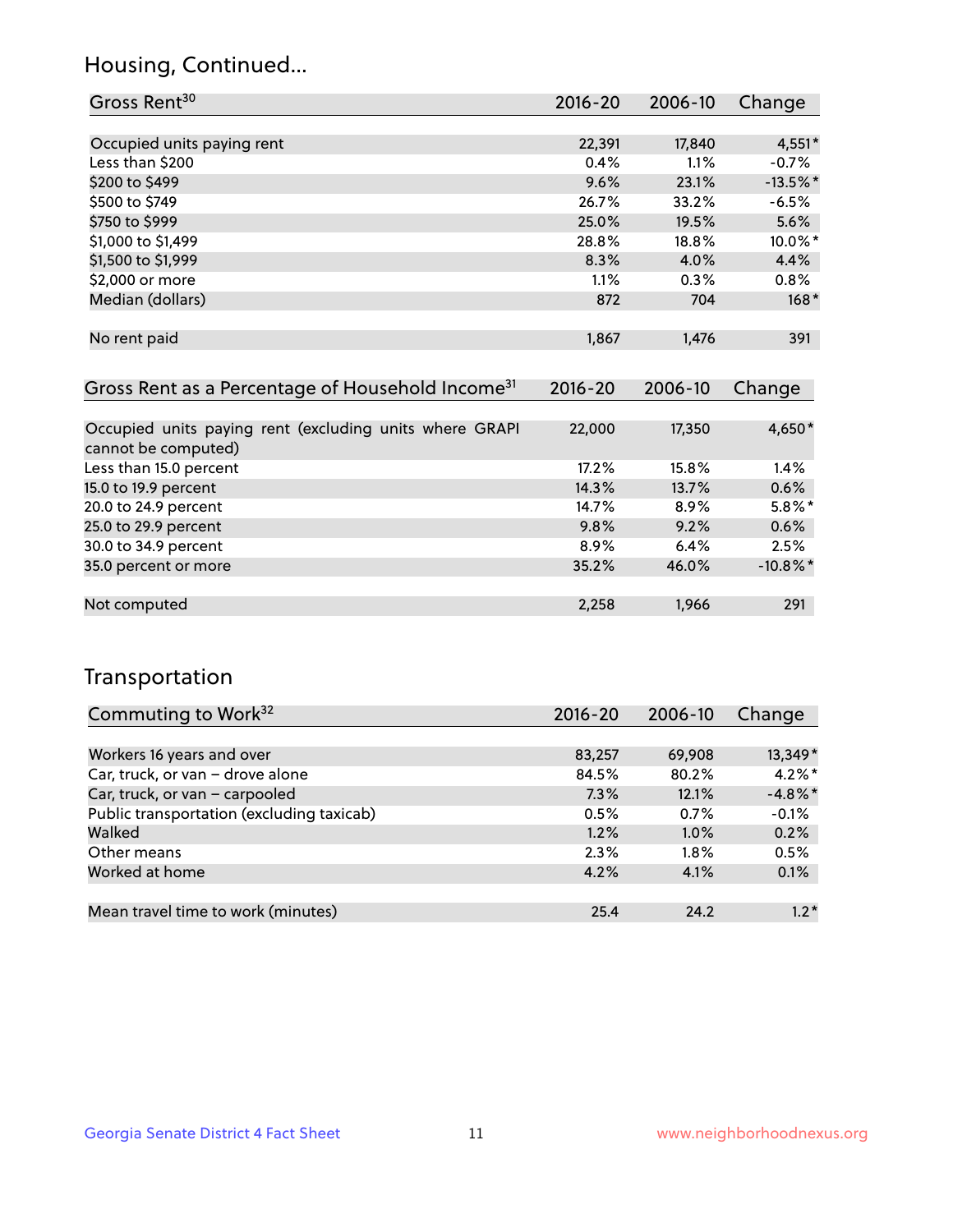## Transportation, Continued...

| Vehicles Available <sup>33</sup> | $2016 - 20$ | 2006-10 | Change    |
|----------------------------------|-------------|---------|-----------|
|                                  |             |         |           |
| Occupied housing units           | 66.210      | 55,881  | $10,329*$ |
| No vehicles available            | 3.8%        | 4.6%    | $-0.8%$   |
| 1 vehicle available              | 29.6%       | 29.4%   | 0.2%      |
| 2 vehicles available             | 40.4%       | 41.7%   | $-1.3%$   |
| 3 or more vehicles available     | 26.2%       | 24.3%   | 1.9%      |

#### Health

| Health Insurance coverage <sup>34</sup>                 | 2016-20 |
|---------------------------------------------------------|---------|
|                                                         |         |
| Civilian Noninstitutionalized Population                | 179,818 |
| With health insurance coverage                          | 87.8%   |
| With private health insurance coverage                  | 70.4%   |
| With public health coverage                             | 27.8%   |
| No health insurance coverage                            | 12.2%   |
| Civilian Noninstitutionalized Population Under 19 years | 46,640  |
| No health insurance coverage                            | 3.8%    |
| Civilian Noninstitutionalized Population 19 to 64 years | 110,743 |
| In labor force:                                         | 84,660  |
| Employed:                                               | 78,940  |
| With health insurance coverage                          | 84.5%   |
| With private health insurance coverage                  | 81.8%   |
| With public coverage                                    | 5.2%    |
| No health insurance coverage                            | 15.5%   |
| Unemployed:                                             | 5,719   |
| With health insurance coverage                          | 52.3%   |
| With private health insurance coverage                  | 39.1%   |
| With public coverage                                    | 16.0%   |
| No health insurance coverage                            | 47.7%   |
| Not in labor force:                                     | 26,083  |
| With health insurance coverage                          | 81.5%   |
| With private health insurance coverage                  | 61.3%   |
| With public coverage                                    | 27.5%   |
| No health insurance coverage                            | 18.5%   |